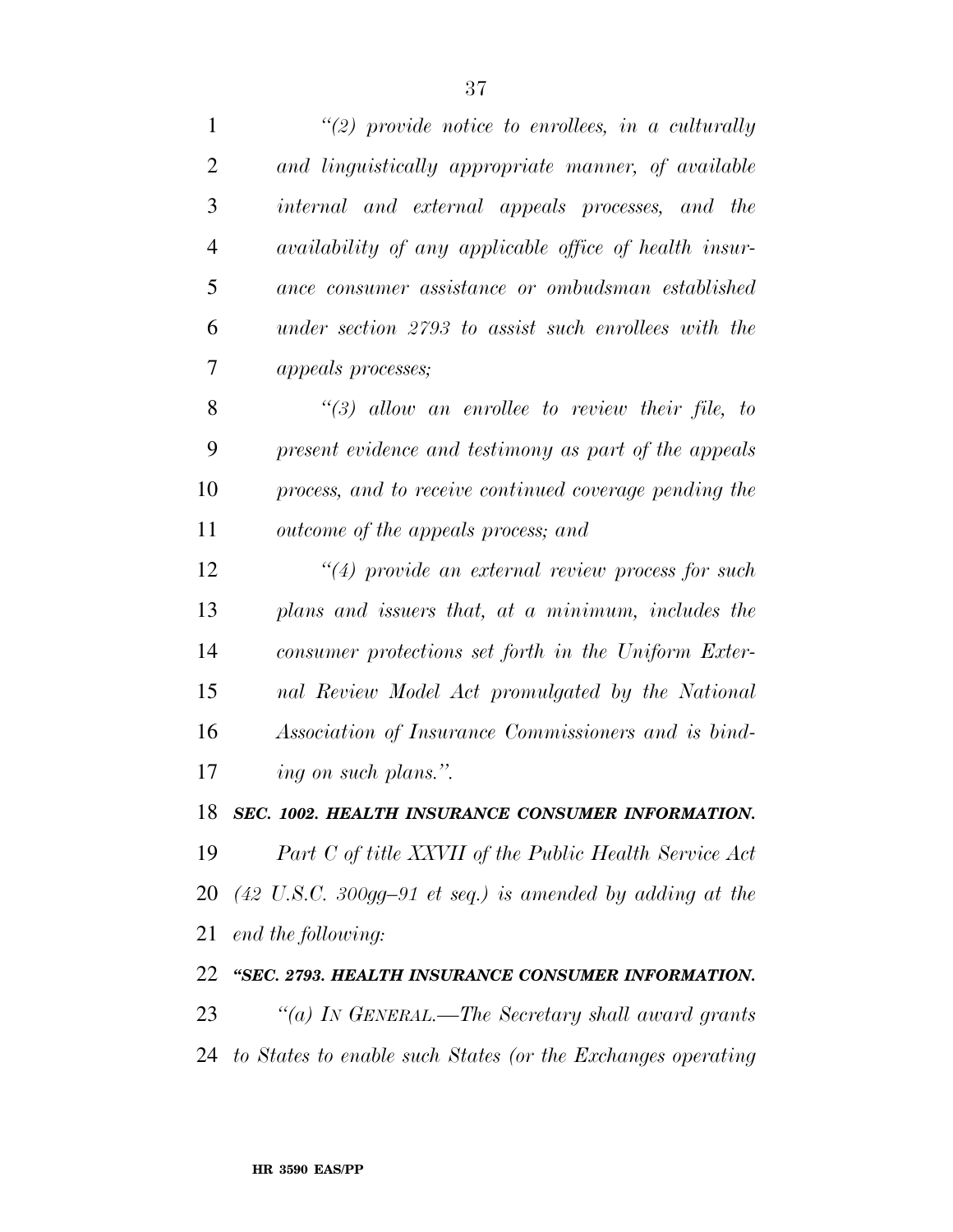*''(1) offices of health insurance consumer assist-ance; or* 

 *''(2) health insurance ombudsman programs. ''(b) ELIGIBILITY.—* 

 *''(1) IN GENERAL.—To be eligible to receive a grant, a State shall designate an independent office of health insurance consumer assistance, or an ombuds- man, that, directly or in coordination with State health insurance regulators and consumer assistance organizations, receives and responds to inquiries and complaints concerning health insurance coverage with respect to Federal health insurance requirements and under State law.* 

 *''(2) CRITERIA.—A State that receives a grant under this section shall comply with criteria estab- lished by the Secretary for carrying out activities under such grant.* 

 *''(c) DUTIES.—The office of health insurance consumer assistance or health insurance ombudsman shall—* 

 *''(1) assist with the filing of complaints and ap- peals, including filing appeals with the internal ap-peal or grievance process of the group health plan or*